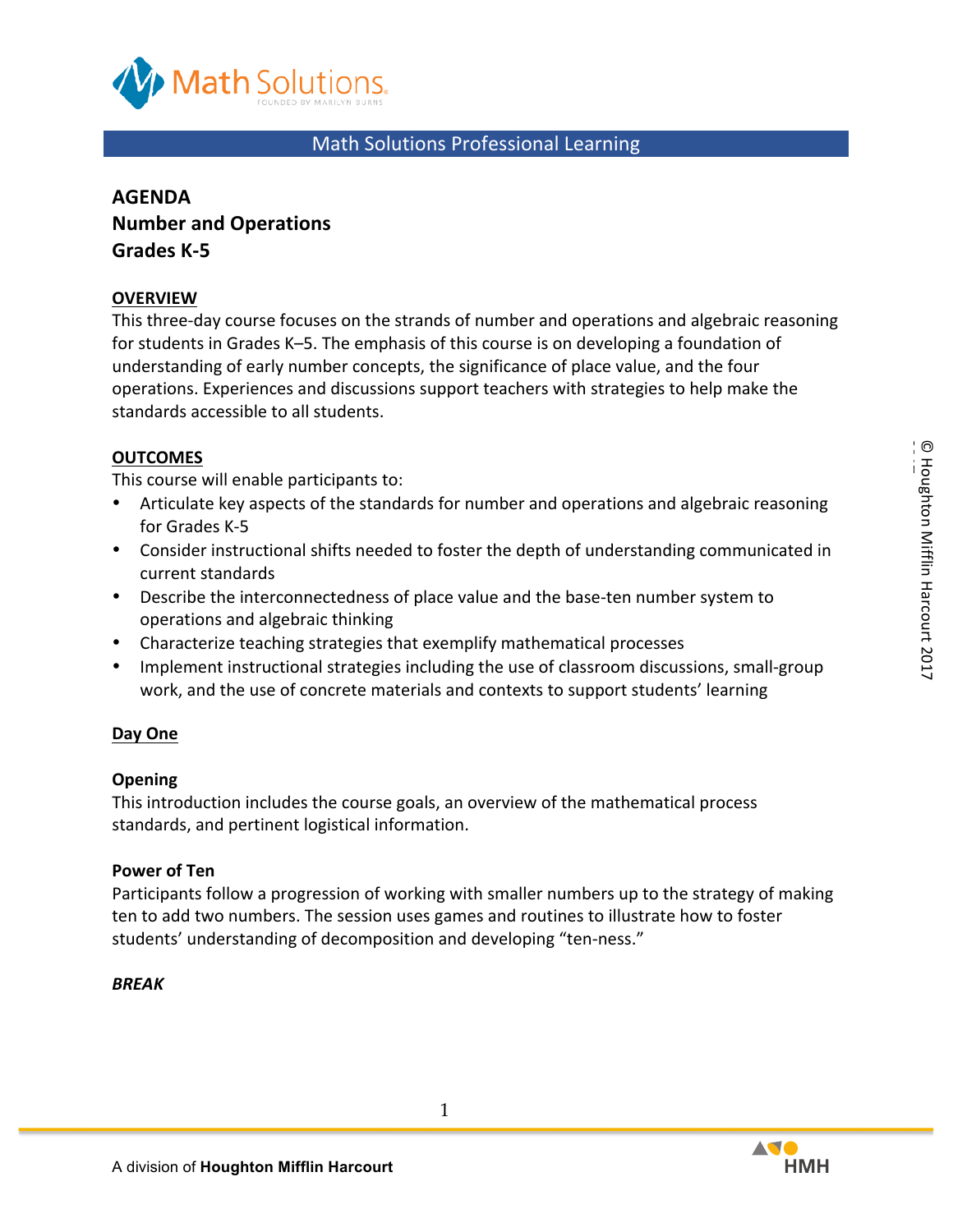## **Extending Place Value: Balancing Number Puzzles**

Through participation in *Balancing Number Puzzles*, participants consider the important connection between place value and computation. Students in grades 3–5 need to extend their understanding about place value with whole numbers into place value with decimals.

### *LUNCH*

### **A Geometric Model for Multiplication**

The *Investigating Rectangles* lesson introduces a geometric model for multiplication. Participants investigate rectangular arrays and make connections between the arrays and the multiplication chart. Participants recognize the benefit of using tools to support students' development of mathematical ideas.

#### *BREAK*

#### **Exploring Patterns in Factors and Products**

Participants investigate a series or "string" of multiplication equations for the purpose of recognizing and generalizing from patterns. It is through these generalizations that the commutative, associative, and distributive properties for multiplication emerge. Understanding these properties supports thinking strategies for gaining mastery of basic facts.

#### **Closing**

Participants take time to reflect on the experiences of the day and ways that these experiences will positively impact their instruction.

#### **Day Two**

#### **Opening**

Introduction to the day includes session goals and logistical information pertinent to the course.

#### Using Appropriate Tools Strategically: Hundred Charts

The games and routines modeled in this session highlight how the hundreds chart can strengthen students' understanding of place value and develop computation strategies by providing a conceptual framework for students to think about our base-ten number system, and to build a mental model of the mathematical structure of our number system.

#### *BREAK*

#### **Division Computation**

Participants experience a lesson that uses the book If You Hopped Like a Frog, by David M. Schwartz, as a context for introducing an alternative division algorithm that builds on number

2

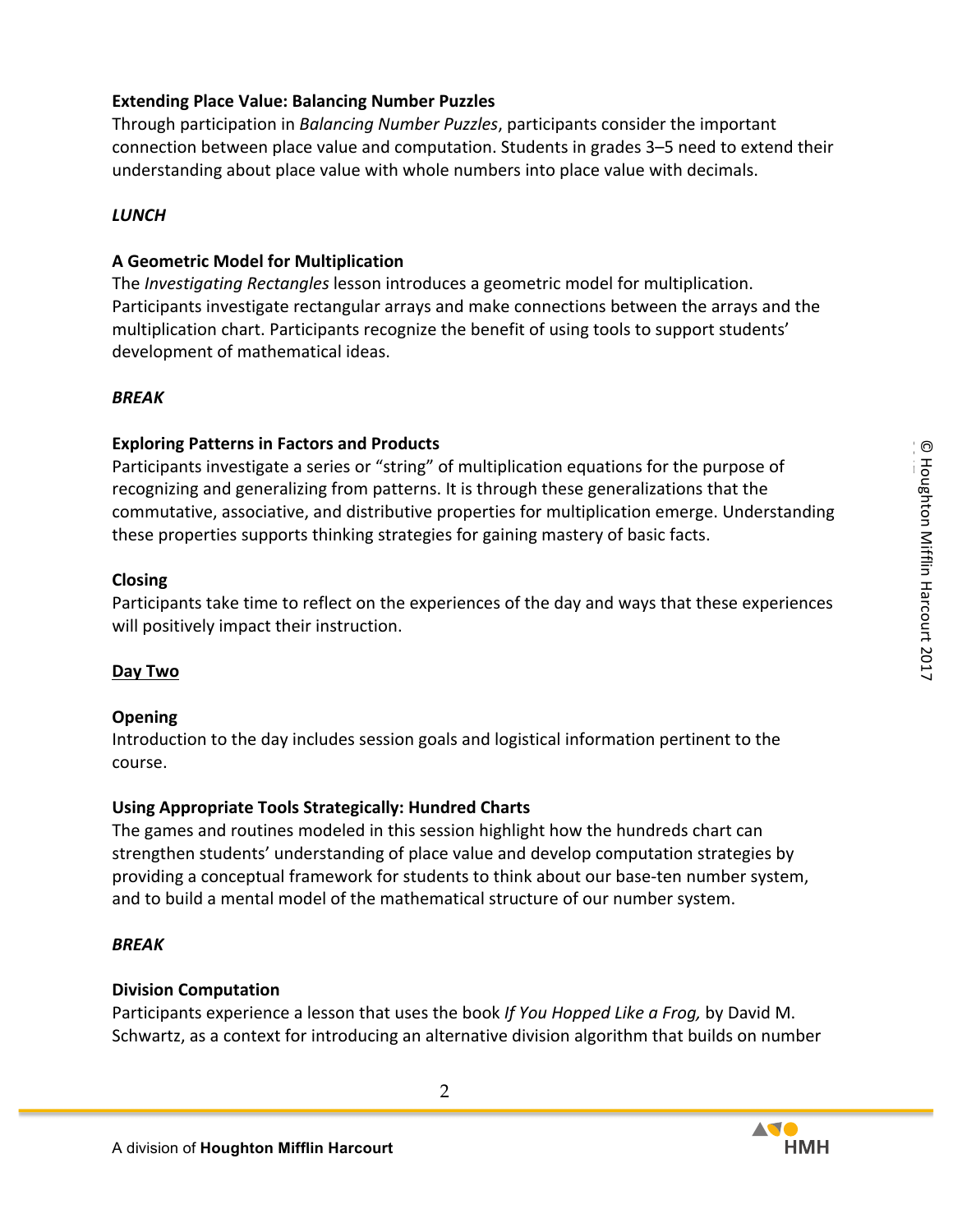sense and knowledge of multiplication of ten and multiples of ten. Participants reflect on the impact of students making sense of computation strategies as opposed to memorizing steps without meaning.

# *LUNCH*

# **Using Appropriate Tools Strategically: Number Lines**

In this session, participants explore the use of the open number line as an efficient tool for representing computation strategies. Participants see firsthand how number lines encourage the use of benchmark numbers, knowledge of tens and/or hundreds, and flexible approaches to addition and subtraction. They also learn how the tool helps students keep track of the different steps they used, and how it allows them to efficiently communicate their strategy to others. When considering the use of tools in lessons, participants recognize the value in highlighting connections between tools and symbols.

## *BREAK*

## **True, False, and Open Sentences**

Current standards call for students to perform computation using strategies based on place value, the properties of operations, and/or the relationships between operations. In this session, participants use mathematical sentences as a context for conversation about important mathematical ideas such as equivalence, number sense, and properties. They also discuss opportunities to bolster students' understanding of the equal sign and properties of operations.

## **Closing**

Participants take time to reflect on the experiences of the day and ways that these experiences will positively impact their instruction.

## **Day Three**

## **Opening**

Introduction to the day includes session goals and logistical information pertinent to the course.

## **Analyzing Types of Word Problems**

One way children attach meaning to operations is by manipulating concrete objects and connecting their actions to symbols. Another way to attach meaning to the operations is by solving problems in a context, such as a story problem. As they identify the types that are commonly used in instruction, they recognize the importance of exposing children to a wider variety of problem situations.

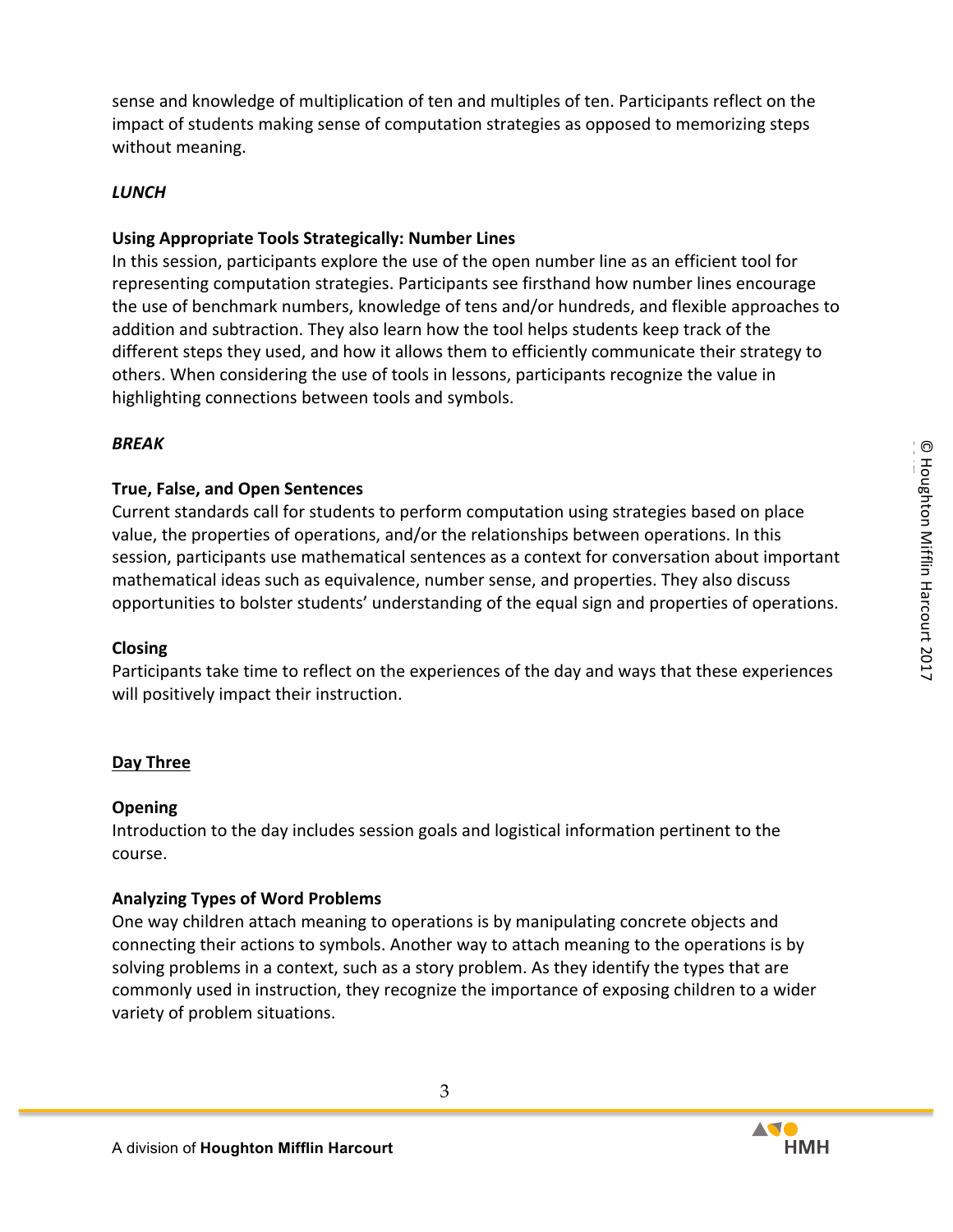### *BREAK*

### **Procedural Fluency: Alternative Algorithms**

Students need to have a variety of approaches to solving problems so that they can choose an appropriate method for solving the problem based on the numbers involved and the operations needed. During this part of the session, participants identify computation strategies that exist among group members and examine student work to recognize student strategies. They also discuss the implications this has for their instruction and consider needed shifts.

### *LUNCH*

### **Linking Assessment and Instruction**

Making assessment an integral part of instruction is essential for improving the effectiveness of math instruction. The use of student work samples, vignettes of classroom discussions, and videotaped interviews provide participants the opportunity to discuss assessing conceptual understanding through observation, discussions, and work samples. Participants recognize the importance of crafting questions during lesson planning to increase students' productive math talk.

### *BREAK*

### **Closing**

In this session, participants create a mind map in order to visualize, generate, structure, and classify the ideas assimilated throughout the course. This session connects back to the course outcomes so that participants are prepared to move forward as they go back to their classrooms and implement the instructional strategies and ideas modeled throughout the course.

### **Math Solutions Guiding Principles**

Drawing upon academic work and our own classroom-grounded research and experience, Math Solutions has identified the following four instructional needs as absolutely essential to improving instruction and student outcomes:

- Robust Content Knowledge
- Understanding of How Students Learn
- Insight into Individual Learners through Formative Assessment
- **Effective Instructional Strategies**

These four instructional needs drive the design of all Math Solutions courses, consulting and coaching. We consider them our guiding principles and strive to ensure that all educators: